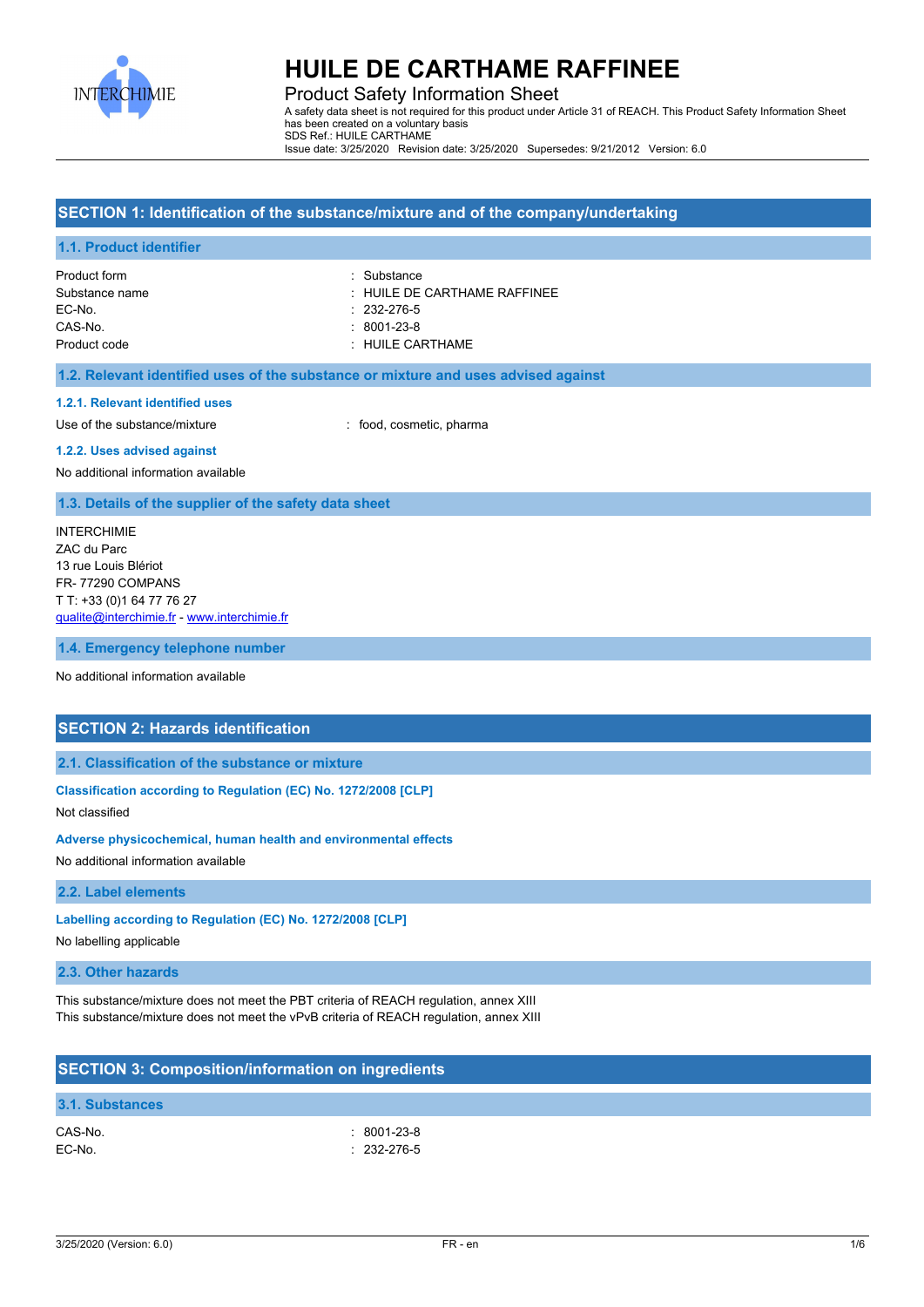## Product Safety Information Sheet

A safety data sheet is not required for this product under Article 31 of REACH. This Product Safety Information Sheet has been created on a voluntary basis

| CAS-No.) 8001-23-8<br>$\geq 100$<br>Carthamus tinctorius seed oil<br>(EC-No.) 232-276-5 | <b>Name</b> | <b>Product identifier</b>   | $\%$ |
|-----------------------------------------------------------------------------------------|-------------|-----------------------------|------|
|                                                                                         |             | (REACH-no) EXEMPTE ANNEXE V |      |

**3.2. Mixtures**

Not applicable

| <b>SECTION 4: First aid measures</b>                                                                                                                                                     |                                                                                                                                                                                                                                                                                  |  |  |
|------------------------------------------------------------------------------------------------------------------------------------------------------------------------------------------|----------------------------------------------------------------------------------------------------------------------------------------------------------------------------------------------------------------------------------------------------------------------------------|--|--|
| 4.1. Description of first aid measures                                                                                                                                                   |                                                                                                                                                                                                                                                                                  |  |  |
| First-aid measures general<br>First-aid measures after inhalation<br>First-aid measures after skin contact<br>First-aid measures after eye contact<br>First-aid measures after ingestion | : This product is not considered to be hazardous.<br>: If you feel unwell, seek medical advice.<br>: Wash with soapy water.<br>: Rinse eyes with water as a precaution.<br>: This product is not considered to be hazardous. Get medical advice/attention if you feel<br>unwell. |  |  |
| 4.2. Most important symptoms and effects, both acute and delayed                                                                                                                         |                                                                                                                                                                                                                                                                                  |  |  |
| Symptoms/effects                                                                                                                                                                         | Not expected to present a significant hazard under anticipated conditions of normal use.                                                                                                                                                                                         |  |  |
| 4.3. Indication of any immediate medical attention and special treatment needed                                                                                                          |                                                                                                                                                                                                                                                                                  |  |  |

No additional information available

| <b>SECTION 5: Firefighting measures</b>                        |                                                                                                                                 |  |  |  |
|----------------------------------------------------------------|---------------------------------------------------------------------------------------------------------------------------------|--|--|--|
| 5.1. Extinguishing media                                       |                                                                                                                                 |  |  |  |
| Suitable extinguishing media<br>Unsuitable extinguishing media | : Carbon dioxide. Water spray. Foam. Dry powder. Sand.<br>: Do not use a heavy water stream.                                    |  |  |  |
| 5.2. Special hazards arising from the substance or mixture     |                                                                                                                                 |  |  |  |
| Hazardous decomposition products in case of fire               | : Toxic fumes may be released. Carbon dioxide. Carbon monoxide. On exposure to high<br>temperature, acroleine may be generated. |  |  |  |
| 5.3. Advice for firefighters                                   |                                                                                                                                 |  |  |  |
| Protection during firefighting                                 | : Do not attempt to take action without suitable protective equipment.                                                          |  |  |  |
| <b>SECTION 6: Accidental release measures</b>                  |                                                                                                                                 |  |  |  |

| 6.1. Personal precautions, protective equipment and emergency procedures     |                                                 |  |  |
|------------------------------------------------------------------------------|-------------------------------------------------|--|--|
| General measures                                                             | : Spill area may be slippery. Evacuate area.    |  |  |
| 6.1.1. For non-emergency personnel<br>No additional information available    |                                                 |  |  |
| 6.1.2. For emergency responders<br>No additional information available       |                                                 |  |  |
| <b>6.2. Environmental precautions</b>                                        |                                                 |  |  |
| Avoid release to the environment. Prevent entry to sewers and public waters. |                                                 |  |  |
| 6.3. Methods and material for containment and cleaning up                    |                                                 |  |  |
| Methods for cleaning up                                                      | : Take up liquid spill into absorbent material. |  |  |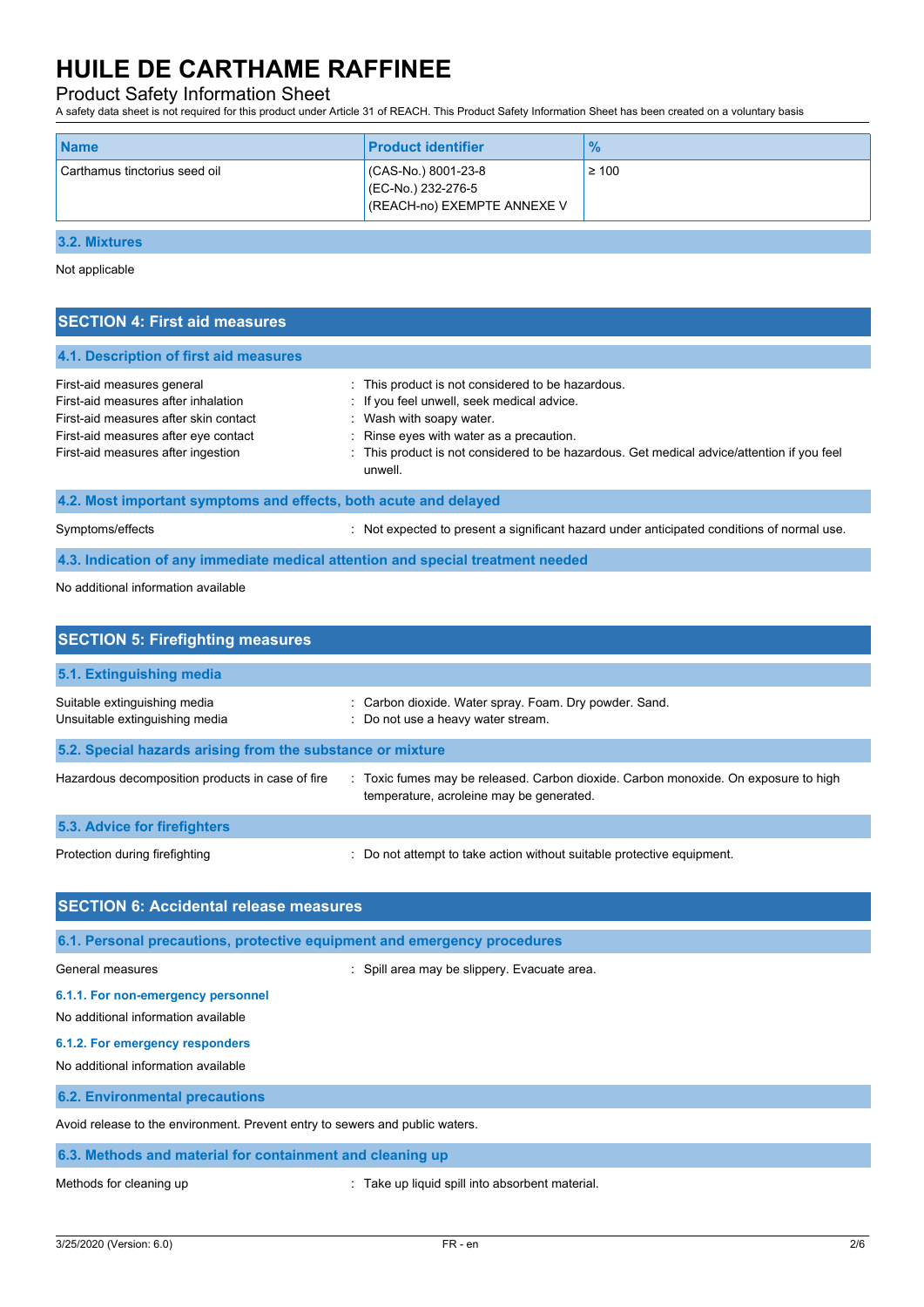## Product Safety Information Sheet

A safety data sheet is not required for this product under Article 31 of REACH. This Product Safety Information Sheet has been created on a voluntary basis

## **6.4. Reference to other sections**

For further information refer to section 8: "Exposure controls/personal protection". For disposal of solid materials or residues refer to section 13 : "Disposal considerations".

| <b>SECTION 7: Handling and storage</b>                            |                                                                                                      |  |  |
|-------------------------------------------------------------------|------------------------------------------------------------------------------------------------------|--|--|
| 7.1. Precautions for safe handling                                |                                                                                                      |  |  |
| Precautions for safe handling<br>Hygiene measures                 | : This product is not considered to be hazardous.<br>: Always wash hands after handling the product. |  |  |
| 7.2. Conditions for safe storage, including any incompatibilities |                                                                                                      |  |  |
| No additional information available                               |                                                                                                      |  |  |
| 7.3. Specific end use(s)                                          |                                                                                                      |  |  |
| No additional information available                               |                                                                                                      |  |  |
|                                                                   |                                                                                                      |  |  |
| <b>SECTION 8: Exposure controls/personal protection</b>           |                                                                                                      |  |  |
| <b>8.1. Control parameters</b>                                    |                                                                                                      |  |  |
| No additional information available                               |                                                                                                      |  |  |

**8.2. Exposure controls**

No additional information available

| <b>SECTION 9: Physical and chemical properties</b>         |                                 |  |  |
|------------------------------------------------------------|---------------------------------|--|--|
| 9.1. Information on basic physical and chemical properties |                                 |  |  |
| Physical state                                             | : Liquid                        |  |  |
| Colour                                                     | light yellow.                   |  |  |
| Odour                                                      | : characteristic.               |  |  |
| Odour threshold                                            | No data available               |  |  |
| рH                                                         | : No data available             |  |  |
| Relative evaporation rate (butylacetate=1)                 | : No data available             |  |  |
| Melting point                                              | : unknown                       |  |  |
| Freezing point                                             | : No data available             |  |  |
| Boiling point                                              | : $>350 °C$                     |  |  |
| Flash point                                                | : $>288^{\circ}$ C              |  |  |
| Auto-ignition temperature                                  | : unknown                       |  |  |
| Decomposition temperature                                  | : No data available             |  |  |
| Flammability (solid, gas)                                  | : No data available             |  |  |
| Vapour pressure                                            | : $<$ 1 mbar (20 $^{\circ}$ C)  |  |  |
| Relative vapour density at 20 °C                           | $: 0.91 - 0.93$ g/cm3           |  |  |
| Relative density                                           | : No data available             |  |  |
| Solubility                                                 | : insoluble in water.           |  |  |
| Partition coefficient n-octanol/water (Log Pow)            | No data available               |  |  |
| Viscosity, kinematic                                       | : No data available             |  |  |
| Viscosity, dynamic                                         | : $60 - 70$ cP (20°C)           |  |  |
| <b>Explosive properties</b>                                | : No dangerous reactions known. |  |  |
| Oxidising properties                                       | No data available               |  |  |
| <b>Explosive limits</b>                                    | : No data available             |  |  |
| 9.2. Other information                                     |                                 |  |  |

No additional information available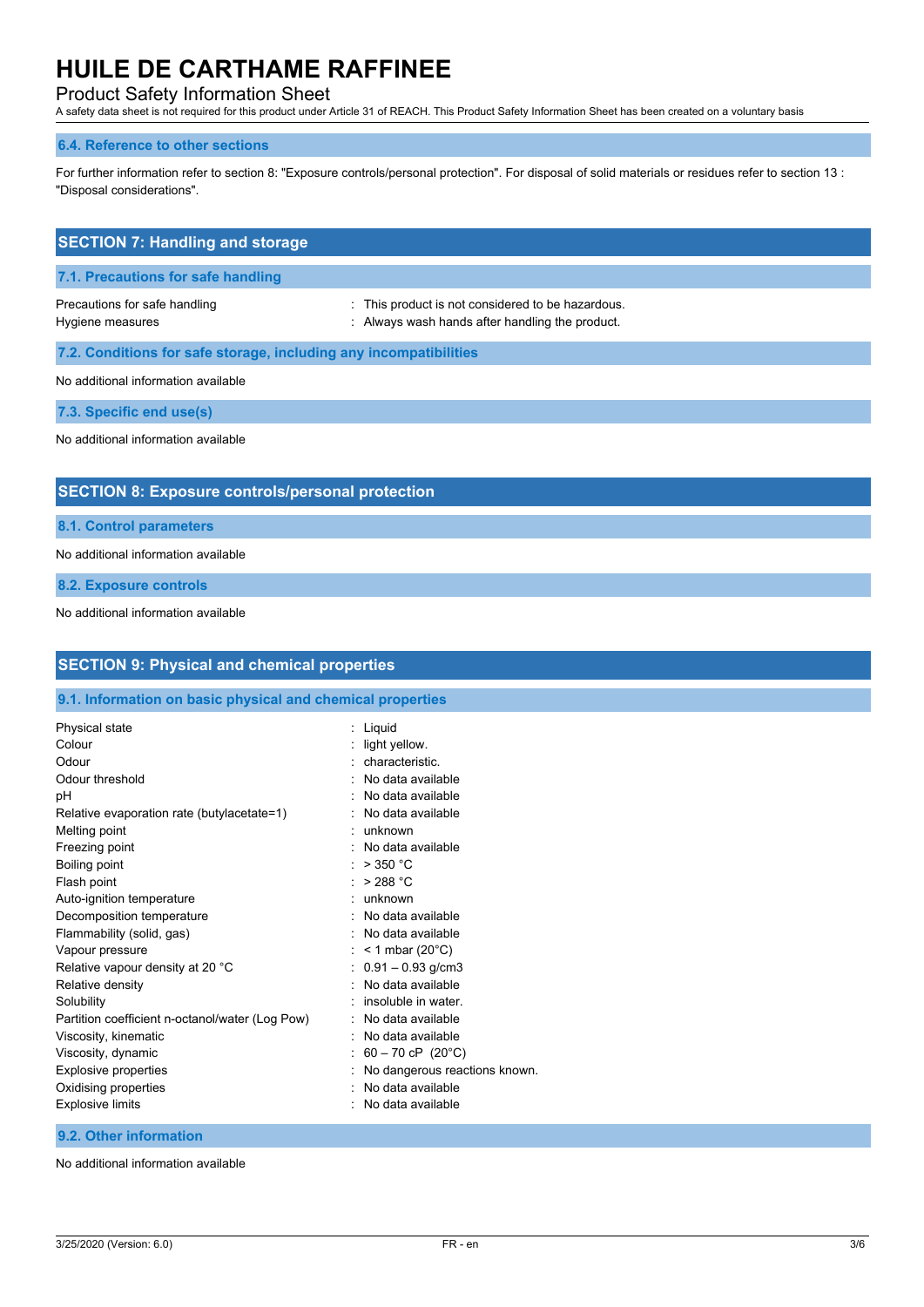## Product Safety Information Sheet

A safety data sheet is not required for this product under Article 31 of REACH. This Product Safety Information Sheet has been created on a voluntary basis

| <b>SECTION 10: Stability and reactivity</b>                      |
|------------------------------------------------------------------|
| 10.1. Reactivity                                                 |
| The product is stable at normal handling and storage conditions. |
| <b>10.2. Chemical stability</b>                                  |
| Stable under normal conditions.                                  |
| 10.3. Possibility of hazardous reactions                         |
| Stable under normal conditions of use.                           |
| 10.4. Conditions to avoid                                        |
| No additional information available                              |
| 10.5. Incompatible materials                                     |

Keep in a cool place away from oxidizing agents.

**10.6. Hazardous decomposition products**

Carbon monoxide. Carbon dioxide. fume. On exposure to high temperature, acroleine may be generated.

## **SECTION 11: Toxicological information**

### **11.1. Information on toxicological effects**

| Acute toxicity (oral)             | . Not classified |
|-----------------------------------|------------------|
| Acute toxicity (dermal)           | : Not classified |
| Acute toxicity (inhalation)       | : Not classified |
|                                   |                  |
| Skin corrosion/irritation         | Not classified   |
| Serious eye damage/irritation     | . Not classified |
| Respiratory or skin sensitisation | Not classified   |
| Germ cell mutagenicity            | : Not classified |
| Carcinogenicity                   | : Not classified |
| Reproductive toxicity             | Not classified   |
| STOT-single exposure              | Not classified   |
| STOT-repeated exposure            | Not classified   |
| Aspiration hazard                 | Not classified   |

| <b>SECTION 12: Ecological information</b>                    |                                                                                                                            |
|--------------------------------------------------------------|----------------------------------------------------------------------------------------------------------------------------|
| 12.1. Toxicity                                               |                                                                                                                            |
| Ecology - general                                            | : The product is not considered harmful to aquatic organisms nor to cause long-term adverse<br>effects in the environment. |
| Hazardous to the aquatic environment, short-term<br>(acute)  | Not classified<br>х.                                                                                                       |
| Hazardous to the aquatic environment, long-term<br>(chronic) | Not classified<br>$\bullet$                                                                                                |
| 12.2. Persistence and degradability                          |                                                                                                                            |
|                                                              |                                                                                                                            |

| <b>HUILE DE CARTHAME RAFFINEE (8001-23-8)</b> |                |  |
|-----------------------------------------------|----------------|--|
| Persistence and degradability                 | Biodegradable. |  |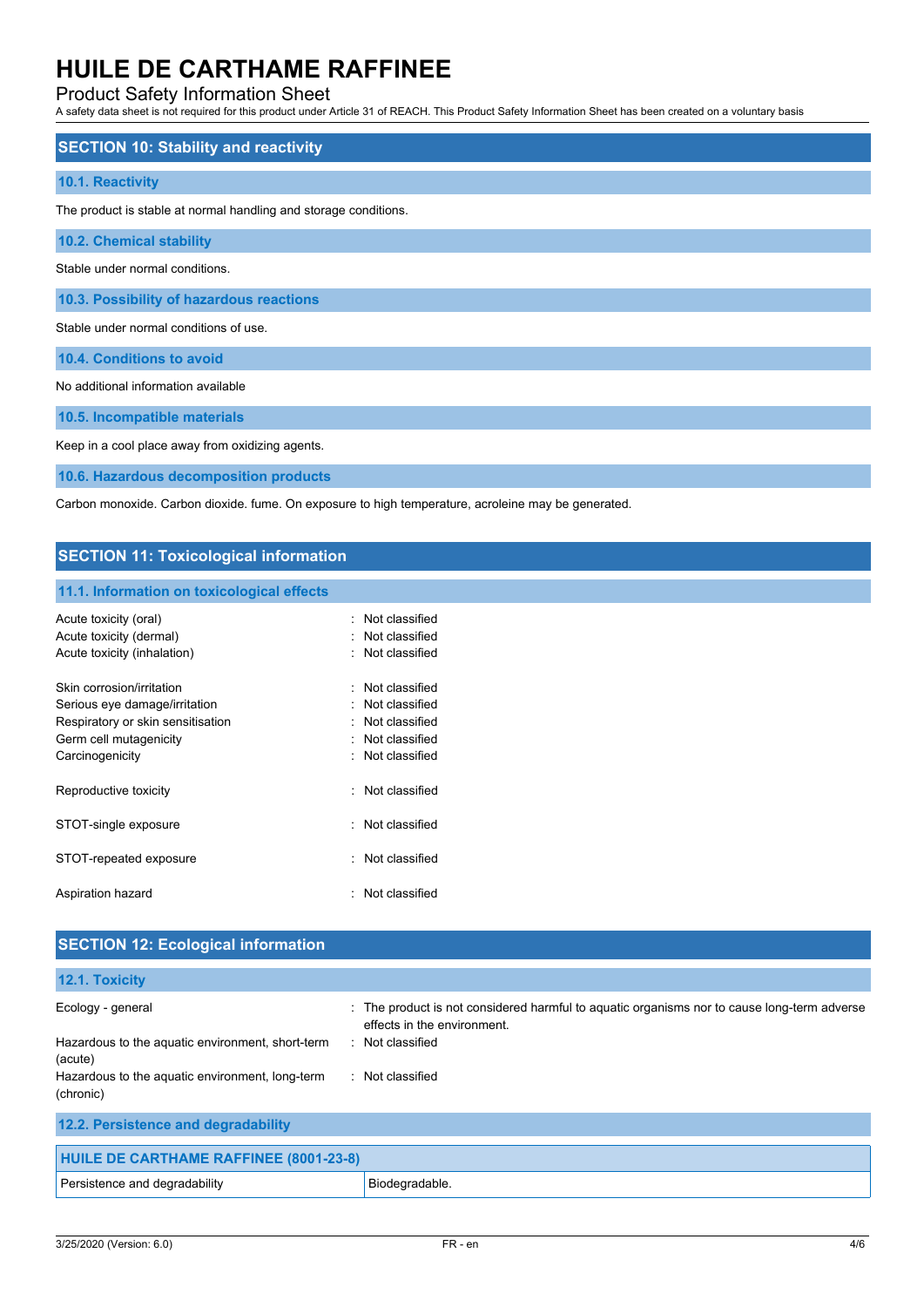## Product Safety Information Sheet

A safety data sheet is not required for this product under Article 31 of REACH. This Product Safety Information Sheet has been created on a voluntary basis

| Carthamus tinctorius seed oil (8001-23-8)                                             |                |  |  |
|---------------------------------------------------------------------------------------|----------------|--|--|
| Persistence and degradability                                                         | Biodegradable. |  |  |
| 12.3. Bioaccumulative potential                                                       |                |  |  |
| No additional information available                                                   |                |  |  |
| 12.4. Mobility in soil                                                                |                |  |  |
| No additional information available                                                   |                |  |  |
| 12.5. Results of PBT and vPvB assessment                                              |                |  |  |
| HUILE DE CARTHAME RAFFINEE (8001-23-8)                                                |                |  |  |
| This substance/mixture does not meet the PBT criteria of REACH regulation, annex XIII |                |  |  |

This substance/mixture does not meet the vPvB criteria of REACH regulation, annex XIII

**12.6. Other adverse effects**

No additional information available

## **SECTION 13: Disposal considerations**

**13.1. Waste treatment methods**

Regional legislation (waste)  $\qquad \qquad$ : Disposal must be done according to official regulations.

## **SECTION 14: Transport information**

| In accordance with ADR / RID / IMDG / IATA / ADN |               |               |               |               |
|--------------------------------------------------|---------------|---------------|---------------|---------------|
| <b>ADR</b>                                       | <b>IMDG</b>   | <b>IATA</b>   | <b>ADN</b>    | <b>RID</b>    |
| 14.1. UN number                                  |               |               |               |               |
| Not regulated                                    | Not regulated | Not regulated | Not regulated | Not regulated |
| 14.2. UN proper shipping name                    |               |               |               |               |
| Not regulated                                    | Not regulated | Not regulated | Not regulated | Not regulated |
| 14.3. Transport hazard class(es)                 |               |               |               |               |
| Not regulated                                    | Not regulated | Not regulated | Not regulated | Not regulated |
| 14.4. Packing group                              |               |               |               |               |
| Not regulated                                    | Not regulated | Not regulated | Not regulated | Not regulated |
| 14.5. Environmental hazards                      |               |               |               |               |
| Not regulated                                    | Not regulated | Not regulated | Not regulated | Not regulated |
| No supplementary information available           |               |               |               |               |

**14.6. Special precautions for user**

**Overland transport** Not regulated **Transport by sea** Not regulated **Air transport** Not regulated **Inland waterway transport** Not regulated